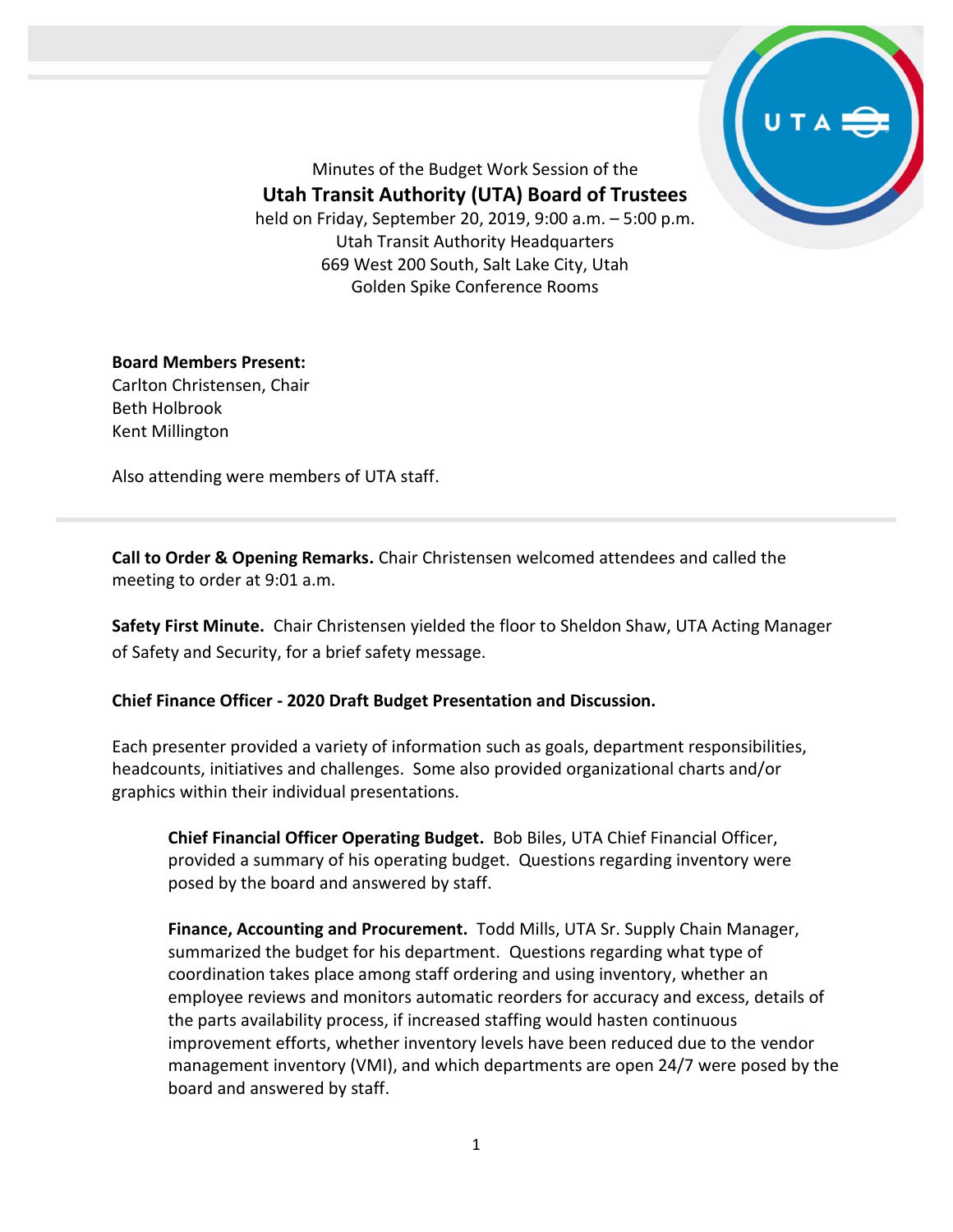**Risk Management/Insurance.** Dave Pitcher, UTA Claims & Insurance Manager, reviewed the budget for risk management/insurance. Questions regarding what a certificate of insurance is for, if staff verifies that coverage amounts are adequate, whether certificates can be connected to property or lease agreements, if field supervisors have tablets or laptops, if it is time to raise the minimum coverage amounts for property and car insurance, what the purpose is for property appraisals, whether appraisals are coordinated with the real estate department, how many claims the agency has paid this year, and the dollar amount of paid claims were posed by the board and answered by staff. The board suggested placing the portfolio handbook on the intranet upon completion.

**Fares.** Monica Morton, UTA Director of Fares, provided a summary of the fares budget. Questions regarding what the best strategy is for the ticket vending machine replacement funds allocated in the capital plan may be, whether individuals who do not tap their fare cards are evading the system, if there is a maximum penalty charge for fare evasion, how many outstanding unpaid tickets there are, and what the collection value for unpaid tickets is were posed by the board and answered by staff.

**Accounting.** Troy Bingham, UTA Comptroller, reviewed the accounting budget. Questions regarding whether the JD Edwards system is approaching its end of life, if some positions could log in to the UTA system to allow real-time entry points, and how many CPAs are employed by the agency were posed by the board and answered by Mr. Bingham.

**Chief Finance Officer Operating - Administration.** Mr. Biles summarized his operating budget for the administration unit. The board asked why shredding recycle bins have different contracts and are charged to different business units.

Brad Armstrong, UTA Sr. Manager of Budget & Financial Analysis, reviewed the budget for his department. The board asked what kind of analytical support is provided to managers and Mr. Armstrong replied.

Chair Christensen called for a break at 10:23 a.m. The meeting reconvened at 10:30 a.m.

### **Chief People Officer - 2020 Draft Budget Presentation and Discussion.**

**Chief People Officer Operating Budget.** Kim Ulibarri, UTA Chief People Officer, reviewed the vision and values of the people office. She pointed out records management falls under her and reviewed specifics associated with its budget. She then summarized her operating budget. Questions regarding the number of upcoming retirees, succession planning, and the reduction in the "Other O&M" budget line item were posed by the board and answered by Ms. Ulibarri.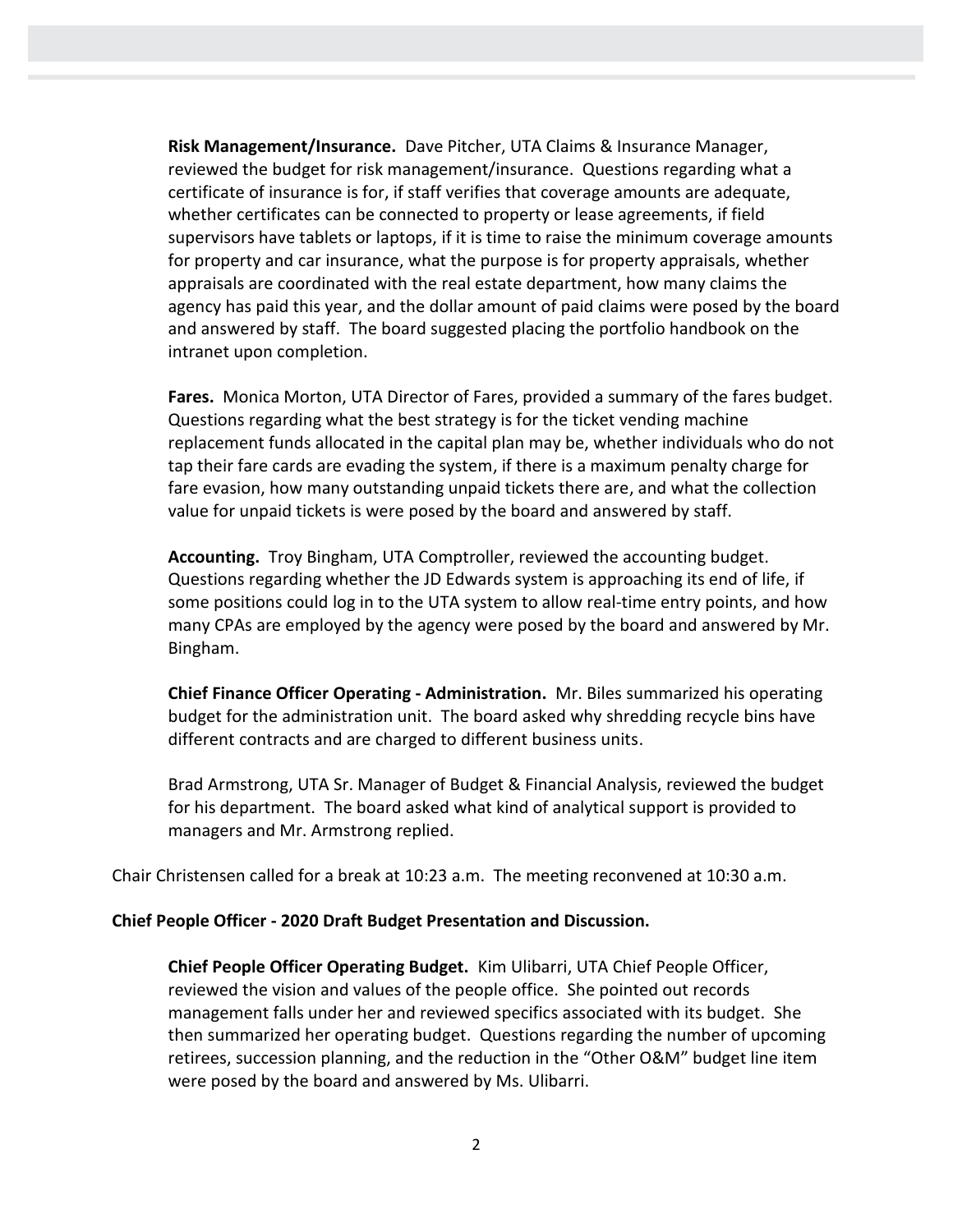**Talent Acquisition and Workforce Planning.** Pablo Martinez, UTA Sr. Manager of Workforce Planning & Talent Acquisition, summarized the budget details of the human resources/labor relations division. He also informed the board of ways his staff recruits to UTA. Questions regarding the need for a recruiting budget and what kind of funds would be required were posed by the board and answered by staff. The board suggested working with the communications department on recruiting materials.

**Culture and Talent Development.** Alisha Garrett, UTA Sr. Manager of Culture and Talent Development, provided an overview of the culture and talent development budget. Questions regarding where the funds for a new learning management system are allocated and development opportunities provided to employees from home without requiring a UTA device were posed by the board and answered by staff.

**Human Resources/Labor Relations.** Kim Ulibarri reviewed the talent acquisition and workforce planning budget. There were no questions.

**Total Rewards.** Jacob Gomez, UTA Total Rewards Manager, provided an overview of the total rewards budget. Questions regarding who is used for Department of Transportation-required physicals, how many individuals are seen at UTA's onsite clinics, and if benefit meetings are scheduled throughout the year were posed by the board and answered by staff.

Chair Christensen called for a break at 11:29 a.m. The meeting reconvened at 12:05 p.m.

# **Chief Communications and Marketing Officer - 2020 Draft Budget Presentation and Discussion.**

**Chief Communications and Marketing Officer Operating Budget.** Nichol Bourdeaux, UTA Chief Communications & Marketing Officer, summarized her budget. The board asked whether the Salt Lake City collaborative marketing efforts will be ongoing and Ms. Bourdeaux responded.

**Customer Experience.** G.J. LaBonty, UTA Manager of Customer Experience, provided an overview of the customer experience budget. Questions regarding how the agency is educating the public on its transit app, if the agency is tracking app education, what the ongoing education efforts look like, what strategic planning is being done for the bus stop improvement plan, when digital signs will be on buses and at bus stops, and where digital signs will be located were posed by the board and answered by staff. The board instructed Mr. LaBonty to look carefully at the bus stops and improvements on the west side of the Salt Lake Valley.

**Customer Service.** Cindy Medford, UTA Manager of Customer Service, reviewed the customer service budget and explained the responsibilities of each group within her division. Questions regarding whether staff is given the opportunity to claim lost and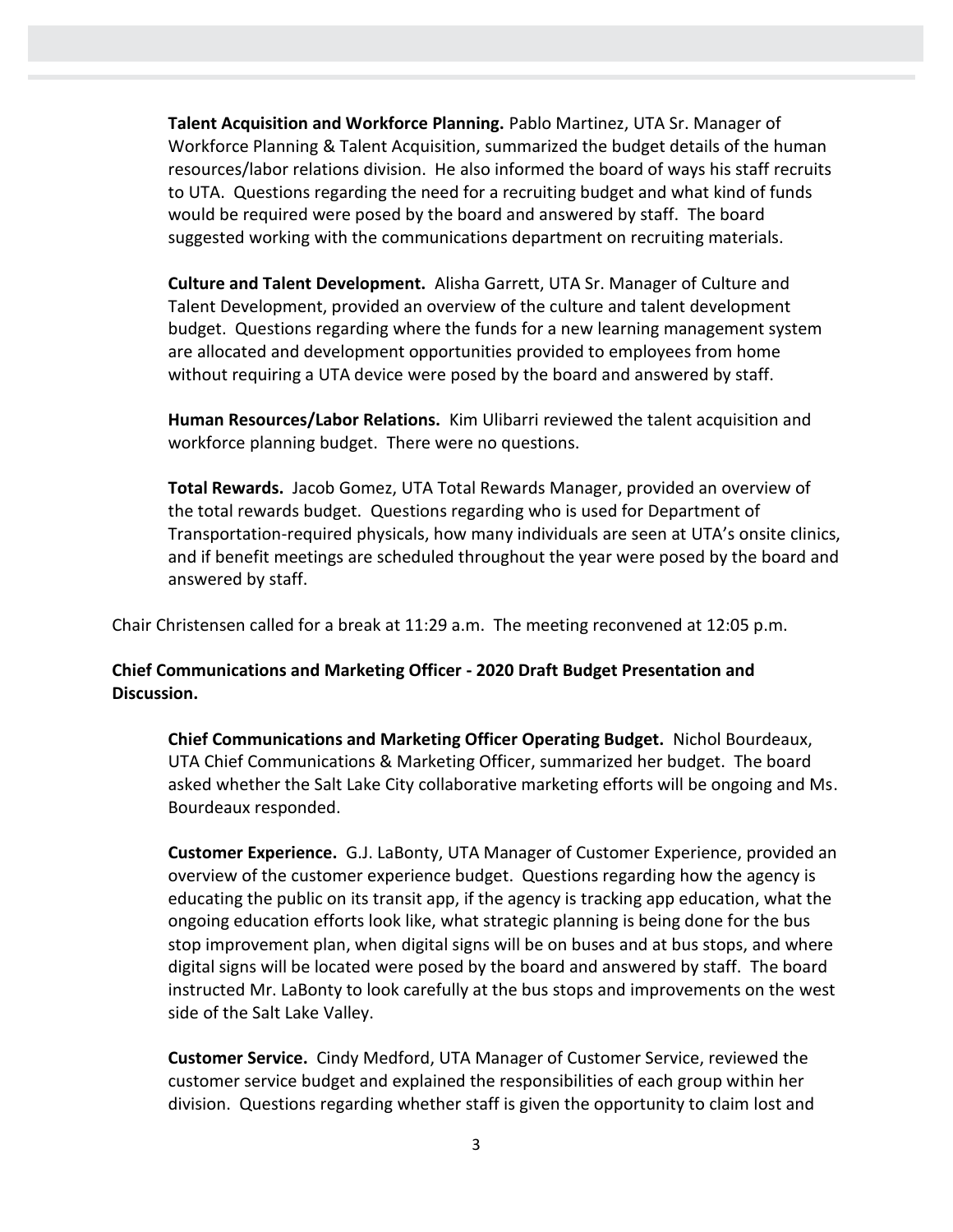found items, how continuity is achieved throughout the different groups within the customer service division, how many calls are missed on Sundays, and whether alternate ideas need to be considered for providing customer service on Sundays were posed by the board and answered by staff.

**Public Relations and Marketing.** Ms. Bourdeaux reviewed the communications budget. A question regarding whether the top initiative should be to implement or strategically plan the community relations program was posed by the board and answered by staff. The board spoke about the need for early communications strategies in public relations. The board also opined on the need to coordinate the UTA 50<sup>th</sup> anniversary events with other agencies and to be strategic in planning and producing commemorative items. The board further suggested using a social media campaign to inform of ways staff is contributing to the state of good repair.

**Innovative Mobility Solutions.** Jaron Robertson, UTA Acting Director of Innovative Mobility Solutions, summarized the innovative mobility solutions budget and explained the largest increase within the budget is in services, which is due to the microtransit pilot. Questions regarding when microtransit will be handed off for integration into the larger system and whether the autonomous vehicles study should be a study or an evaluation were posed by the board and answered by staff.

As a general comment, the board informed staff of complaints regarding how bus wraps for advertising purposes cover windows, making it difficult to see stops.

Chair Christensen called for a break at 1:45 p.m. The meeting reconvened at 1:55 p.m.

#### **Executive Director - 2020 Draft Budget Presentation and Discussion.**

**Executive Director Operating Budget.** Carolyn Gonot, UTA Executive Director, provided an overview of the budget, positions, and changes within her division.

**Legal Services.** Mark Burns from the Attorney General's (AG) office informed the trustees the additional attorney in the legal services budget would be dedicated to real estate. He reported he feels the AG's office has individuals with the necessary experience and skills to manage UTA's legal needs.

**Civil Rights and Compliance.** Kenya Fail, UTA Manager of Civil Rights Compliance, gave a summary of the civil rights and compliance budget. She advised the new compliance software proposed in her budget will ensure accuracy of all reports submitted to the Federal Transit Administration. A question regarding the validation process with disadvantaged business enterprises was posed by the board and answered by staff.

**Safety and Security.** Mr. Shaw reviewed the safety and security budget. Questions regarding how many of UTA's employees will attend the Occupational Safety & Health